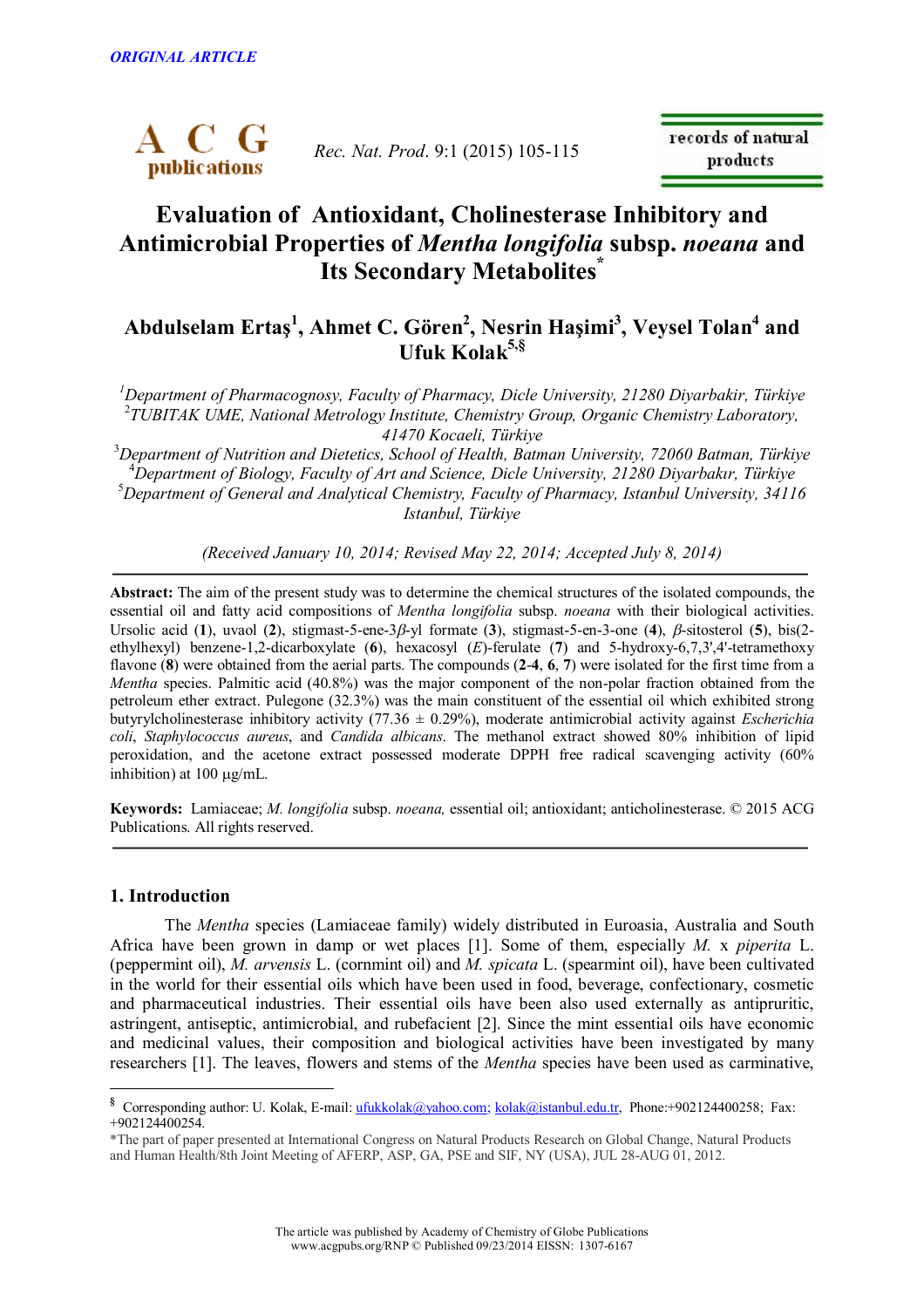antispasmodic, antiemetic, stimulant, analgesic, and emmenagogue in traditional medicine all around the world. Their leaves have been also consumed as herbal tea and spice [2]. The phytochemical investigations on the *Mentha* species revealed that they possessed flavonoids and their glycosides, phenolic compounds, triterpenoids, steroids, and lignans [3-6]. Numerous biological studies were also carried out on these species. Orhan et al. investigated the mutagenic and antimutagenic activities of luteolin derivatives obtained from *M. longifolia* subsp. *longifolia* [7]. Linarin isolated from the flower extract of *M. arvensis* exhibited selective dose dependent inhibitory activity on acetylcholinesterase [8]. Amzazi et al. indicated that *M. longifolia* extracts possessed potential anti-HIV agents [9].

Since some of the clinical effects of medicinal and edible plants are closely related to their antioxidant activity, the use of antioxidants in diet and as supplements may reduce the incidence of chronic diseases such as diabetes mellitus, cancer, and cardiovascular diseases. In addition, the antioxidants may be also relevant in slowing the progression of Alzheimer's disease which is frequently seen among elderly people all around the world [10]. For this reason, consumers have been more interested in natural antioxidants to protect their health. On the other hand, the resistance building by pathogenic microorganisms against the antibiotics is an important health problem, and researches on medicinal plants have been increased to find new antibacterial agents [10]. A literature survey showed that the essential oil possessed strong antimicrobial activity [11, 12].

In Turkey, the genus *Mentha* L. is represented by *M. aquatica* L., *M. arvensis* L., *M. longifolia* (L.) Hudson, *M. pulegium* L., *M. spicata* L., *M. suaveolens* Ehrh., and *M. x piperita* L. [13]. The infusion prepared from their leaves has been widely consumed as carminative, antiemetic, stimulant and flavoring, the essential oil from the leaves and flowering branches as antiseptic, antiemetic and refreshing in Turkish traditional medicine [14]. *M. longifolia* (L.) Hudson subsp. *noeana* (Boiss. Ex Briq.) Briq. has been found in southeastern Turkey and has been grown around the houses and fields as a snake repellent due to its pungent smell. A literature survey showed that there have been no previous biological and phytochemical reports on *M. longifolia* subsp. *noeana*. The aim of the present work was to evaluate the isolation and characterization of the constituents of *M. longifolia* subsp. *noeana* extracts (petroleum ether, acetone, and methanol), the chemical compositions of its essential oil and fatty acid with the antioxidant, anticholinesterase and antimicrobial activities.

### **2. Materials and Methods**

#### *2.1. Plant material*

The aerial parts of *Mentha longifolia* (L.) Hudson subsp. *noeana* (Boiss. Ex Briq.) Briq. were collected from southeastern Turkey (Nusaybin-Mardin) in August 2008 by one of us (Dr. A. Ertaş), and identified by Yeter Yeşil (Department of Pharmaceutical Botany, Faculty of Pharmacy, Istanbul University). A voucher specimen was deposited in the Herbarium of Istanbul University (ISTE 83521).

#### *2.2. Isolation of essential oil*

The dried aerial parts of *M. longifolia* subsp. *noeana* were cut into small pieces and subjected to hydro distillation with water for 4 h, using a Clevenger-type apparatus to produce the essential oil which was dried over anhydrous sodium sulphate and stored at  $+4^{\circ}$ C until required. A hundred milligram essential oil was obtained from 200 g of the dried aerial parts (yield  $0.05\%$  w/w).

#### *2.3. GC/MS and GC-FID conditions (Essential oil)*

The essential oil were diluted using  $CH<sub>2</sub>Cl<sub>2</sub> (1:3 volume/volume)$  prior to GC/FID and GC/MS analysis. GC/FID performed using Thermo Electron Trace GC FID detector and GC/MS performed using same GC and Thermo Electron DSQ quadrupole for MS. A nonpolar Phenomenex DB5 fused silica column (30 m  $\times$  0.32 mm, 0.25 µm film thickness) was used with helium at 1 mL/min (20 psi) as a carrier gas. The GC oven temperature was kept at 60°C for 10 min and programmed to 280°C at a rate of 4°C/min and then kept constant at 280°C for 10 min. The split ratio was adjusted to 1:50, the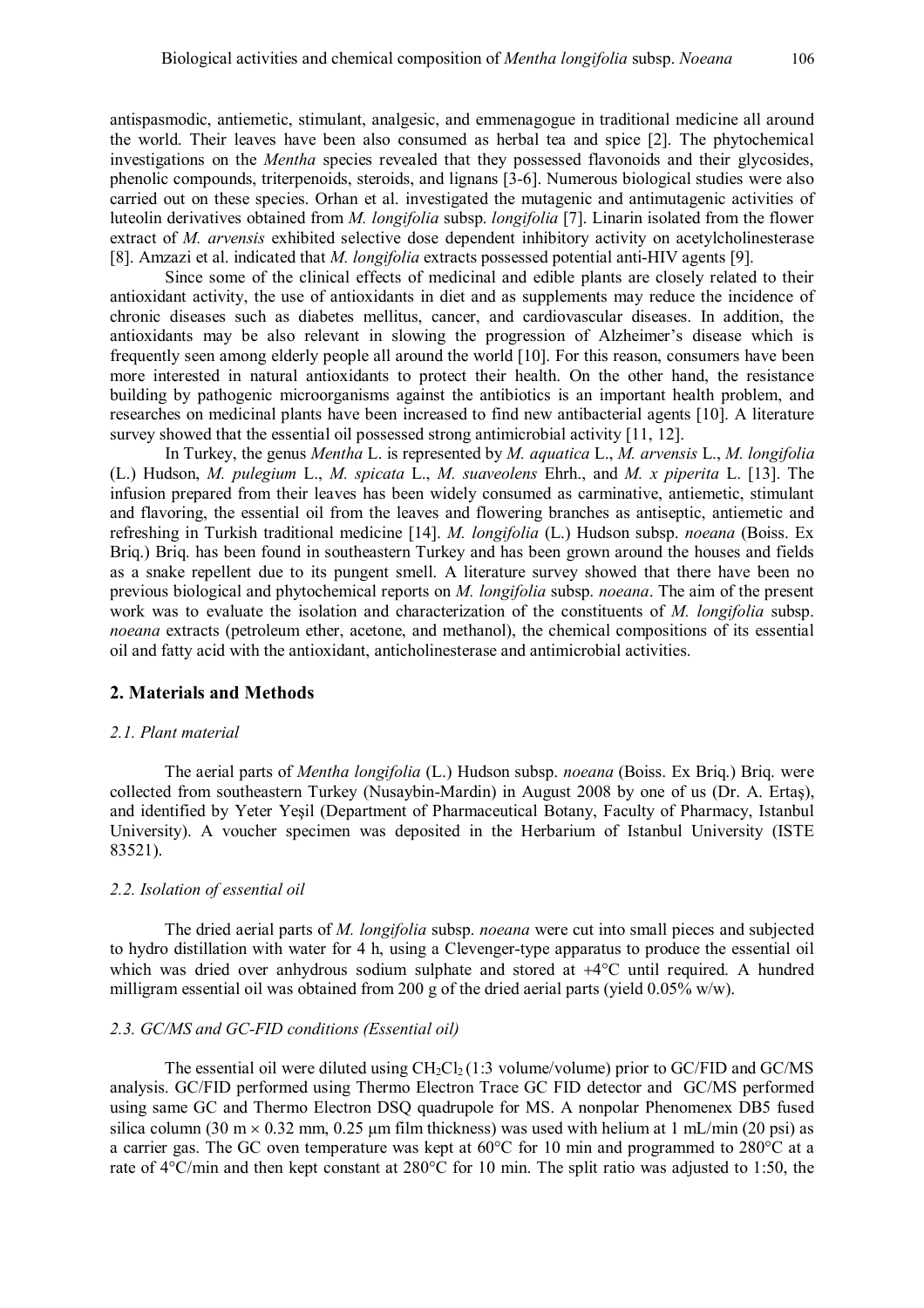injection volume was 0.1 μL, and EI/MS was recorded at 70 eV ionization energy. The mass range was  $m/z$  35–500 amu. Alkanes (C8-C24) were used as reference points in the calculation of Kovats Indices (KI) by the same conditions [15]. Identification of the compounds was based on comparing their retention times and mass spectra with those obtained from authentic samples and/or the NIST and Wiley spectra as well as data from the published literature. GC/FID and GC/MS were replicated three times (Mean RSD %  $<0.1$ ).

#### *2.4. Esterification of total fatty acids with GC/MS conditions*

A hundred milligram of the sample was refluxed in 0.1M KOH solution in methanol (2 mL) for 1h. The solution was cooled and 5mL water was added. The aqueous mixture was neutralized with 0.5mL HCl solution and extracted with hexane:diethyl ether  $(1:1; 3.5 \text{ mL})$ . The organic layer was separated and washed with water (10 mL), and dried over anhydrous Na<sub>2</sub>SO<sub>4</sub>. The organic solvent was removed under reduced pressure on a rotary evaporator to give fatty acid methyl esters [16-18].

The fatty acid methyl esters were analyzed using Thermo Electron Trace 2000 GC model gas chromatography and Thermo Electron DSQ quadrupole mass spectrometry. A nonpolar Phenomenex DB5 fused silica column (30 m  $\times$  0.32 mm, 0.25 um film thickness) was used with helium at a 1 mL/min (20 psi) as a carrier gas, GC oven temperature was kept at  $40^{\circ}$ C for 5 min and programmed to 280 $^{\circ}$ C at rate of 5 $^{\circ}$ C/ min and kept constant at 280 $^{\circ}$ C for 10 min. The split ratio was adjusted to 1:20 and the injection volume was 0.1 μL. EI/MS was taken at 70eV ionization energy. Mass range was from *m/z* 35-450 amu. Scan time was 0.5 sec with 0.1 interscan delay. The library search was carried out using NIST and Wiley GC/MS library, and TUBITAK-UME library. The relative percentage amount of the separated compounds was calculated from Total Ion Chromatography by the computerized integrator.

#### *2.5. Extraction, fractionation and isolation*

The dried and powdered aerial parts of *M. longifolia* subsp. *noeana* (1350 g) were sequentially macerated with petroleum ether  $(3 \times 4 \text{ L})$ , acetone  $(3 \times 4 \text{ L})$  and methanol  $(3 \times 4 \text{ L})$  for 24 h at room temperature. After filtration, the solvents were evaporated to dryness under vacuum. The petroleum ether extract (MLP) (8.9 g) was subjected to a silica gel column (2  $\times$  100 cm) and eluted with petroleum ether (40 - 60°C) followed by a gradient of dichloromethane, and then methanol up to 100%. Similar fractions were combined with TLC control (Fractions A-E). Fraction A (2 g) was analyzed to determine its composition by GC/MS. Fraction B was further subjected to chromatography over Sephadex LH-20 eluted with hexane-dichloromethane (7:2, v/v) and final purifications were carried out on preparative TLC plates using the following solvent systems for; stigmast-5-ene- $3\beta$ -vl formate (**3**, 9 mg) (petroleum ether:dichlorometane, 7:1), stigmast-5-en-3-one (**4**, 7 mg) (petroleum ether:dichlorometane, 7:1). Fraction C was also subjected to Sephadex LH-20 column eluted with hexane-dichloromethane (7:3, v/v) and final purifications were carried out on preparative TLC plates using the following solvent systems for; uvaol  $(2, 5 \text{ mg})$  (CHCl<sub>3</sub>),  $\beta$ -sitosterol  $(5, 6 \text{ mg})$ (toluene:acetone:diethyl ether, 8:0.5:0.5). The acetone extract (28.5 g) was fractionated on a silica gel column (3.5  $\times$  150 cm), eluted with petroleum ether, followed by a gradient of acetone, and then methanol up to 100%. Four fractions (Fractions A-D) were obtained after combining similar fractions with TLC control. After separating Fractions A and B on silica gel columns and preparative TLC, bis(2-ethylhexyl) benzene-1,2-dicarboxylate (**6**, 4 mg) (petroleum ether:dichloromethane, 5:3) and hexacosyl (*E*)-ferulate (**7**, 6 mg) (toluene:acetone, 3:1) were isolated. Ten grams of ursolic acid (**1)** were obtained from Fractions A-D of the acetone extract re-separating on silica gel columns and preparative TLC (toluene:diethyl ether, 1:1). The methanol extract (41.8 g) was fractionated on a silica gel column (5  $\times$  150 cm) which was eluted petroleum ether, followed by a gradient of chloroform, and then methanol up to 100%. TLC analysis was used to combine similar fractions (Fractions A-D). Fraction A was subjected to a silica gel column, 5-hydroxy-6,7,3',4'-tetramethoxy flavone (**8**, 5 mg) (toluene:acetone, 2:1) was obtained using preparative TLC. TLC plates were visualized by spraying with cerium (IV) sulphate dissolved in 10% sulphuric acid following under UV light checking.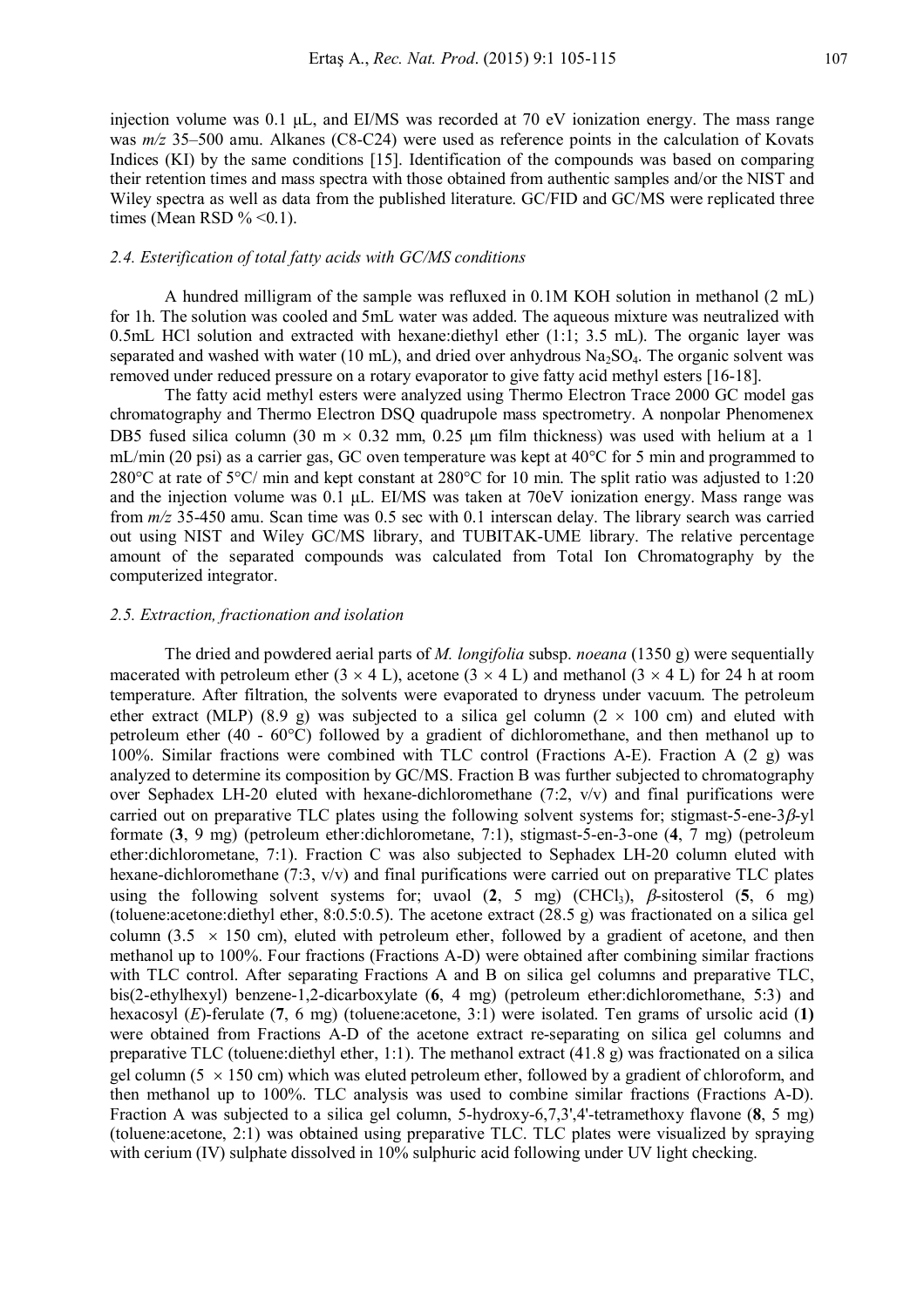#### *2.6.1. Determination of total phenolic content*

The concentrations of phenolic content in the crude extracts were expressed as micrograms of pyrocatechol equivalents (PEs) [19]. The solution (100 μL) of the samples in methanol was added to 4.6 mL of distilled water and 100 μL of Folin-Ciocalteu's Reagent, and mixed thoroughly. After 3 min, 300 μL sodium carbonate (2%) was added to the mixture and shaken intermittently for 2 h at room temperature. The absorbance was read at 760 nm. The concentration of phenolic compounds was calculated according to the following equation that was obtained from standard pyrocatechol graphic:

Absorbance = 0.0155 pyrocatechol ( $\mu$ g) + 0.0259 (R<sup>2</sup> = 0.9995)

#### *2.6.2. Determination of total flavonoid content*

Measurement of flavonoid content of the crude extracts was based on the method described by Moreno et al. with a slight modification and results were expressed as quercetin equivalents [20]. An aliquot of 1 mL of the solution (contains 1 mg of crude extract in methanol) was added to test tubes containing 0.1 mL of 10% aluminium nitrate, 0.1 mL of 1 M potassium acetate and 3.8 mL of methanol. After 40 min at room temperature, the absorbance was determined at 415 nm. The concentration of flavonoid compounds was calculated according to the following equation:

Absorbance = 0.1459 quercetin ( $\mu$ g) - 0.1314 (R<sup>2</sup> = 0.9977)

## *2.7. Antioxidant activity*

#### 2.7.1. *Determination of the antioxidant activity with the -carotene bleaching method*

The antioxidant activity of the samples was evaluated using the  $\beta$ -carotene-linoleic acid test system with slight modifications [21].  $\beta$ -Carotene (0.5 mg) in 1mL of chloroform was added to 25 µL of linoleic acid, and 200 mg of Tween-40 emulsifier mixture. After evaporation of chloroform under vacuum, 100 mL of distilled water saturated with oxygen, were added by vigorous shaking. Four milliliters of this mixture was transferred into different test tubes containing different concentrations of the samples. As soon as the emulsion was added to each tube, the zero time absorbance was measured at 470 nm using a 96-well micro plate reader (BioTek Power Wave XS, USA). The emulsion system was incubated for 2 h at 50°C. A blank, devoid of *β*-carotene, was prepared for back ground subtraction. *α*-Tocopherol was used as a standard. The bleaching rate (R) of  $β$ -carotene was calculated according to the following equation:

$$
R = \frac{\ln \frac{a}{b}}{t}
$$

Where: ln=natural log, *a*=absorbance at time zero, *b*=absorbance at time *t* (120 min).

The antioxidant activity (AA) was calculated in terms of percent inhibition relative to the control, using following equation:

$$
AA (Inhibition\%) = \frac{R_{Control} - R_{Sample}}{R_{Control}} \times 100
$$

## *2.7.2. DPPH free radical scavenging activity*

The free radical scavenging activity of the samples was determined by the DPPH assay described by Blois with slight modification [22]. 0.1 mM solution of DPPH in methanol was prepared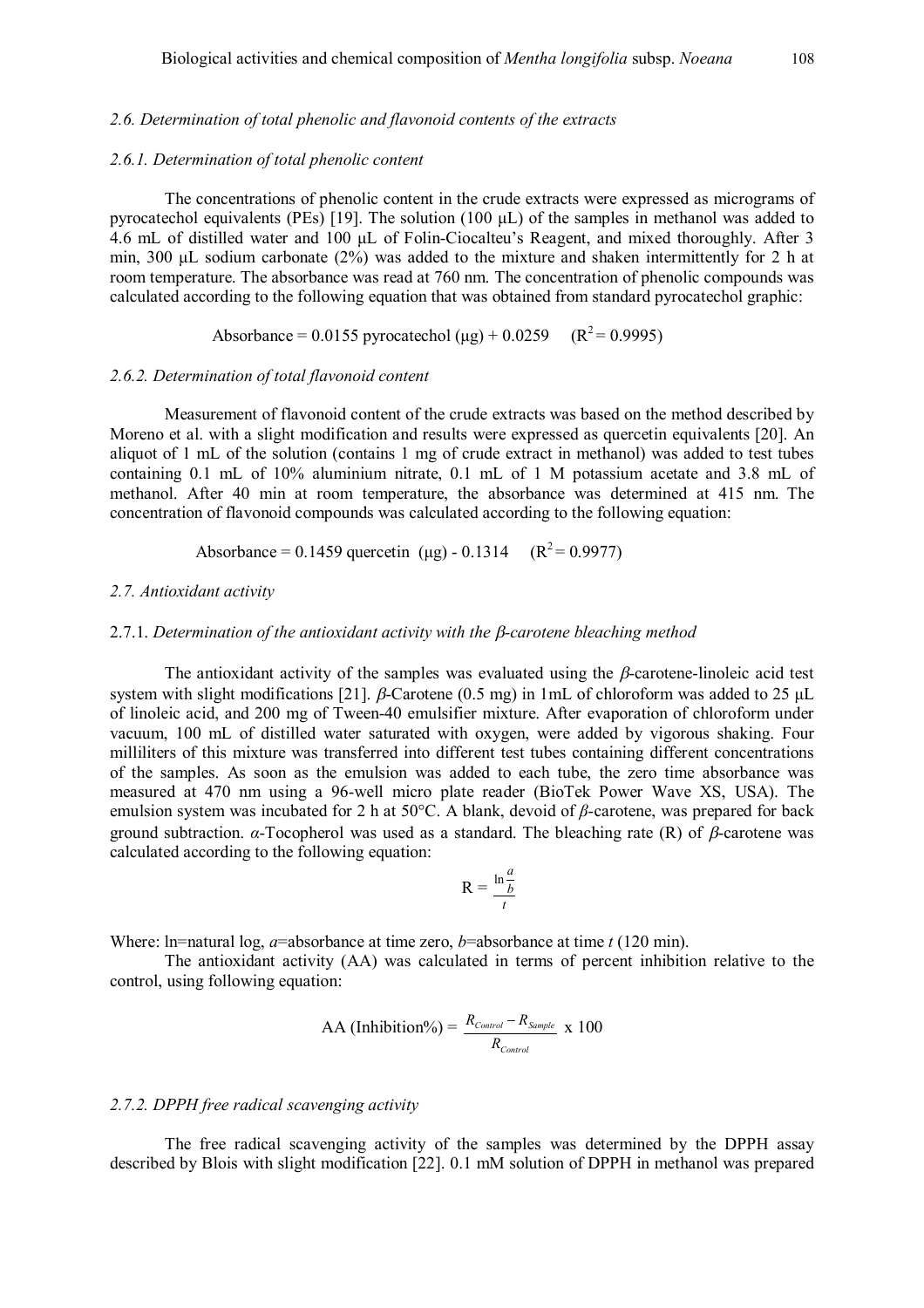and 4 mL of this solution was added to 1 mL of sample solutions in methanol at different concentrations. Thirty minutes later, the absorbance was measured at 517 nm. Lower absorbance of the reaction mixture indicates higher free radical scavenging activity. The capability to scavenge the DPPH radical was calculated by using the following equation:

**DPPH Scavenging Effect** (
$$
\frac{\%}
$$
) =  $\frac{A_{Control} - A_{Sample}}{A_{Control}}$  x 100

#### *2.8. Anticholinesterase activity*

Acetyl- and butyryl-cholinesterase inhibitory activities were measured by slightly modifying the spectrophotometric method developed by Ellman et al. [23]. Acetylthiocholine iodide and butyrylthiocholine iodide were used as substrates of the reaction and DTNB (5,5-dithio-bis(2 nitrobenzoic)acid) for the measurement of the anticholinesterase activity. All samples were dissolved in ethanol to prepare their stock solution at 4000 μg/mL concentration. Aliquots of 130 mL of 100 mM sodium phosphate buffer (pH 8.0), 10 μL of sample solution and 20 μL AChE (or BChE) solution were mixed and incubated for 15 min at 25ºC, and 10 μL of DTNB is added. The reaction was then initiated by the addition of 10 μL acetylthiocholine iodide (or butyrylthiocholine iodide). Final concentration of the tested solutions was 200 μg/mL. The hydrolysis of these substrates were monitored using a BioTek Power Wave XS by the formation of yellow 5-thio-2-nitrobenzoate anion as the result of the reaction of DTNB with thiocholine, released by the enzymatic hydrolysis of acetylthiocholine iodide or butyrylthiocholine iodide, at a wavelength of 412 nm. The experiments were carried out in triplicate. Galanthamine was used as a reference compound.

## *2.9. Antimicrobial activity*

Gram-negative bacterial strains, *Escherichia coli* ATCC 25922, *Pseudomonas aeruginosa* ATCC 27853, Gram-positive bacterial strains, *Staphylococcus aureus* ATCC 25923, *Streptococcus pyogenes* ATCC19615 and the fungi, *Candida albicans* ATCC10231 were used to determine the antimicrobial activity of the samples. Bacterial strains were cultured overnight in Nutrient Broth (NB) at 37°C with the exception of *C. albicans* cultured at 30°C. The microorganisms were purchased from Refik Saydam Sanitation Center, Turkey.

#### *2.9.1 Antimicrobial screening*

The antimicrobial activity of the essential oil, and petroleum ether, acetone and methanol extracts of the plant was tested by the paper disc diffusion method according to the National Committee for Clinical Laboratory Standards Guidelines [24] using 100 µL of suspension of the tested microorganisms, containing 10<sup>8</sup> colony forming units (CFU/mL) for inoculating the plates. Ten microliters of the essential oil and various concentrations of the extracts were loaded on the sterile filter paper discs (6 mm) and placed on the inoculated plates. The seeded plates were incubated at 37°C for 24 h and 30°C for 48 h for bacteria and fungi, respectively. Imipenem (IPM) and Nystatin (NYT) were used as positive controls for bacteria and fungi, respectively. All tests were performed in triplicate and the antimicrobial activity was expressed as diameter of inhibition zones (mm).

## *2.9.2. Determination of minimum inhibitory concentrations (MIC)*

The minimal inhibitory concentration (MIC) was determined by a broth dilution method in test tubes according to the modified procedure of Kivanc & Akgul as follows: serial dilutions of the essential oil were made in a concentration range from 1.95 to 500  $\mu$ g/mL [25]. Fifty microliters from each of various dilutions of the oils (dissolved in 10% DMSO) and 20 µL of the inoculum (containing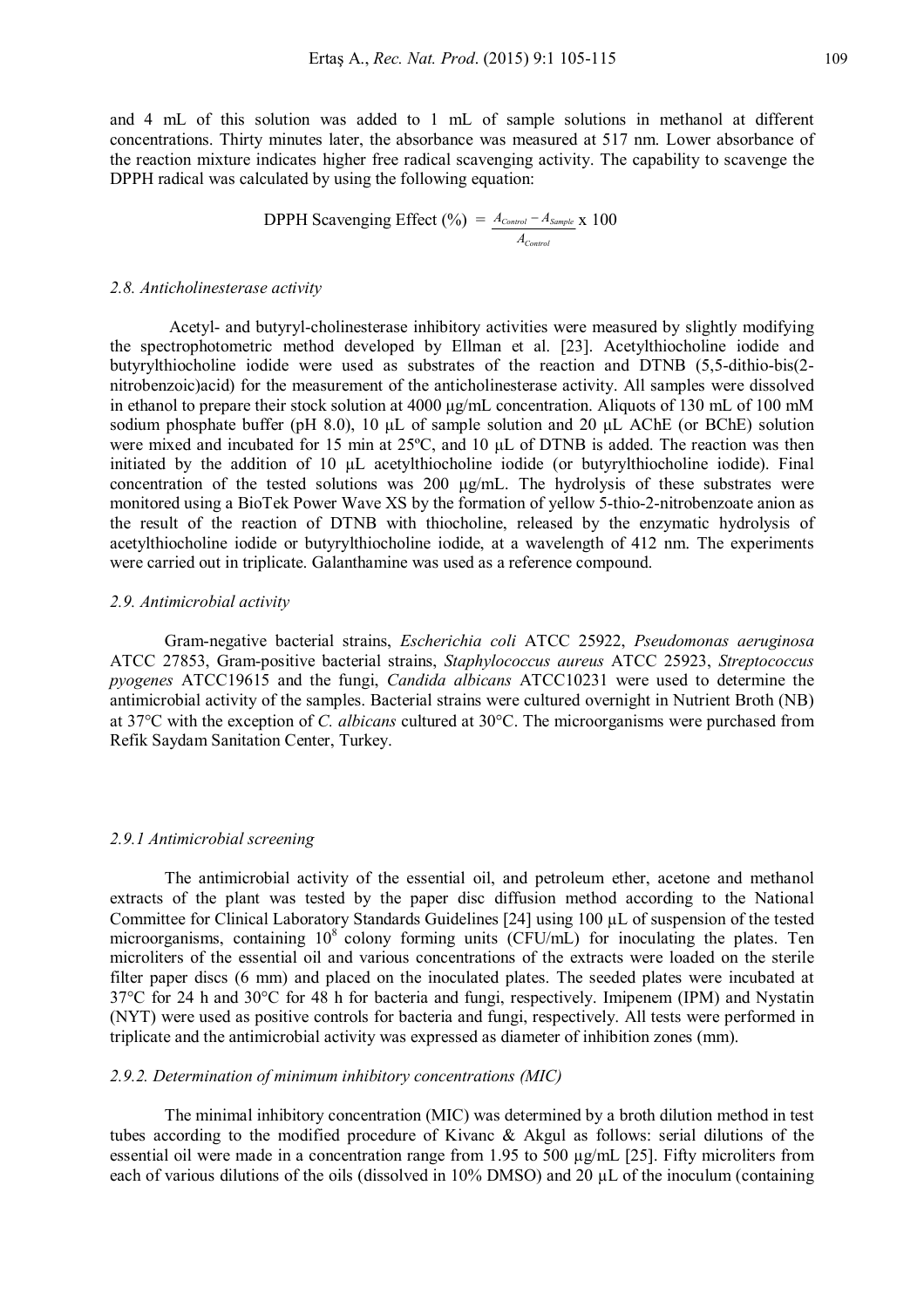10<sup>8</sup> CFU/mL of live bacterial cells) were added to 5 mL of nutrient broth (NB) tubes. A positive (containing 20 µL inoculum and 5mL NB) and a negative control tubes (containing 50 µL of essential oil dissolved in 10% DMSO, 5 mL NB without inoculum) were prepared with samples. The contents of the tubes were mixed and the incubated at  $37^{\circ}$ C for 24 h. The MIC was defined as the lowest concentration of the compounds to inhibit the growth of microorganisms. The experiment was carried out in triplicate.

#### *2.10. Statistical analysis*

The results of the antioxidant and anticholinesterase activity assays were mean  $\pm$  SD of three parallel measurements. The statistical significance was estimated using a Student's *t*-test, *p* values *<* 0.05 were regarded as significant.

### **3. Results and Discussion**

Eight known compounds consisting of two triterpenoids ursolic acid (**1**) and uvaol (**2**), three steroids stigmast-5-ene-3 $\beta$ -yl formate (3), stigmast-5-en-3-one (4) and  $\beta$ -sitosterol (5), two phenolic compounds bis(2-ethylhexyl) benzene-1,2-dicarboxylate (**6**) and hexacosyl (*E*)-ferulate (**7**), and a flavonoid 5-hydroxy-6,7,3',4'-tetramethoxy flavone (**8**), were isolated from the aerial parts of *M. longifolia* subsp. *noeana* (Figure 1) [26-32]. The structures of the compounds (**1–8**) were determined on the basis of spectroscopic evidence (UV, IR, <sup>1</sup>H- and <sup>13</sup>C-NMR (APT), HMQC, HMBC, Mass). Their spectral data were compared to those of the literature values. The compounds (**2**-**5**) were obtained from the petroleum ether extract, compounds (**1**, **6**, **7**) from the acetone extract, and compound (**8**) from the methanol extract. The compounds (**2**-**4**, **6**, **7**) were isolated for the first time from the *Mentha* species. In addition, 10 g ursolic acid (**1**) was obtained from the acetone extract (28.5 g), *M. longifolia* subsp. *noeana* could be considered as a natural source of ursolic acid.



**Figure 1.** Chemical structures of the isolated compounds (**1**-**8**)

Total phenolic and flavonoid contents of the extracts were determined as pyrocatechol (PEs) and quercetin (QEs) equivalents, respectively. The phenolic contents of the petroleum ether (225.65  $\pm$ 3.42 μgPEs/mg extract), acetone (217.10  $\pm$  1.82 μgPEs/mg extract) and methanol extracts (218.06  $\pm$ 3.19 μgPEs/mg extract) were higher than their flavonoid contents  $(33.54 \pm 1.60, 29.10 \pm 0.47, 24.08 \pm 0.00)$ 1.14 μgQEs/mg extract, respectively). In the present study, the antioxidant activity of the petroleum ether, acetone and methanol extracts, the isolated compounds (**1**-**8**) and the essential oil of *M.*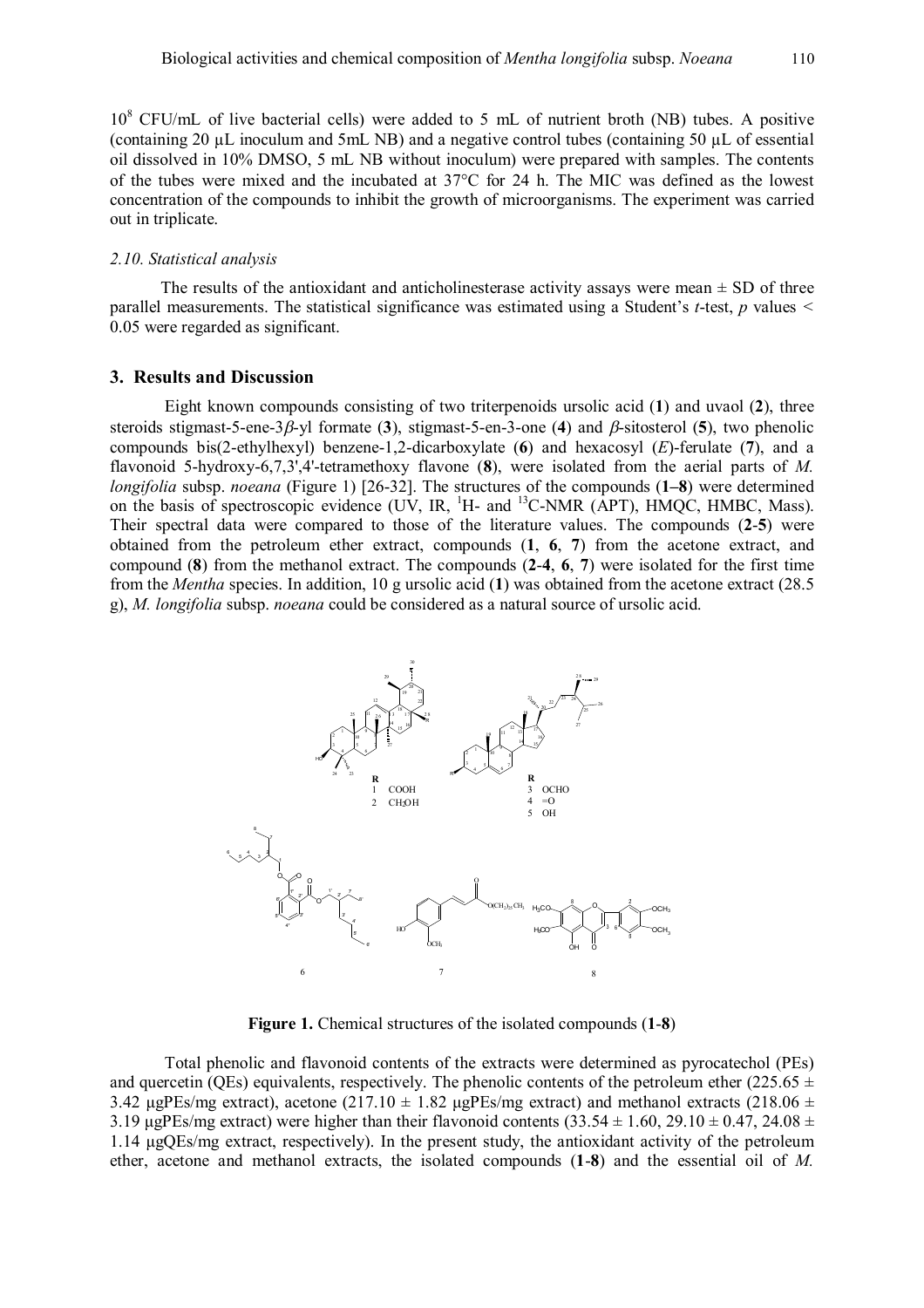*longifolia* subsp. *noeana* was carried out using  $\beta$ -carotene bleaching method and DPPH free radical scavenging activity assay. Their inhibition of lipid peroxidation and DPPH free radical scavenging effect were determined at 10, 25, 50, and 100 µg/mL, and the results providing over 50% inhibition in these antioxidant assays were given in Figures 2 and 3, respectively. *α*-Tocopherol was used as a standard compound in each antioxidant assay. All extracts exhibited over 50% inhibition of lipid peroxidation at all concentrations, except for 10 µg/mL. The methanol extract showed the best activity among the tested samples at all concentrations and high antioxidant effect than *α*-tocopherol at 50 and 100 µg/mL.



**Figure 2.** Inhibition (%) of lipid peroxidation of *M. longifolia* subsp. *noeana* extracts and *α-*Toc by *β*carotene bleaching method. Values are means  $\pm$  S.D., n = 3, p < 0.05, significantly different with Student's *t*-test.

In DPPH free radical scavenging activity assay, the petroleum ether and acetone extracts indicated almost the same weak scavenging effect at 10, 25, and 50 µg/mL, the acetone extract showed the best activity (60% inhibition) among the tested samples at 100 µg/mL. *α*-Tocopherol possessed 83% inhibition at the same concentration. The essential oil and isolated compounds (**1**-**8**) were found to be inactive in  $\beta$ -carotene bleaching method and DPPH free radical scavenging activity assay. Gulluce et al. also indicated that the inhibition of lipid peroxidation and DPPH free radical scavenging activity of the methanol extract prepared from the aerial parts of *M. longifolia* subsp. *longifolia* collected from northeastern Turkey was much better than the results of its essential oil [1].



**Figure 3.** DPPH free radical scavenging activity of *M. longifolia* subsp. *noeana* extracts and *α-*Toc. Values are means  $\pm$  S.D. n = 3, p < 0.05, significantly different with Student's *t*-test.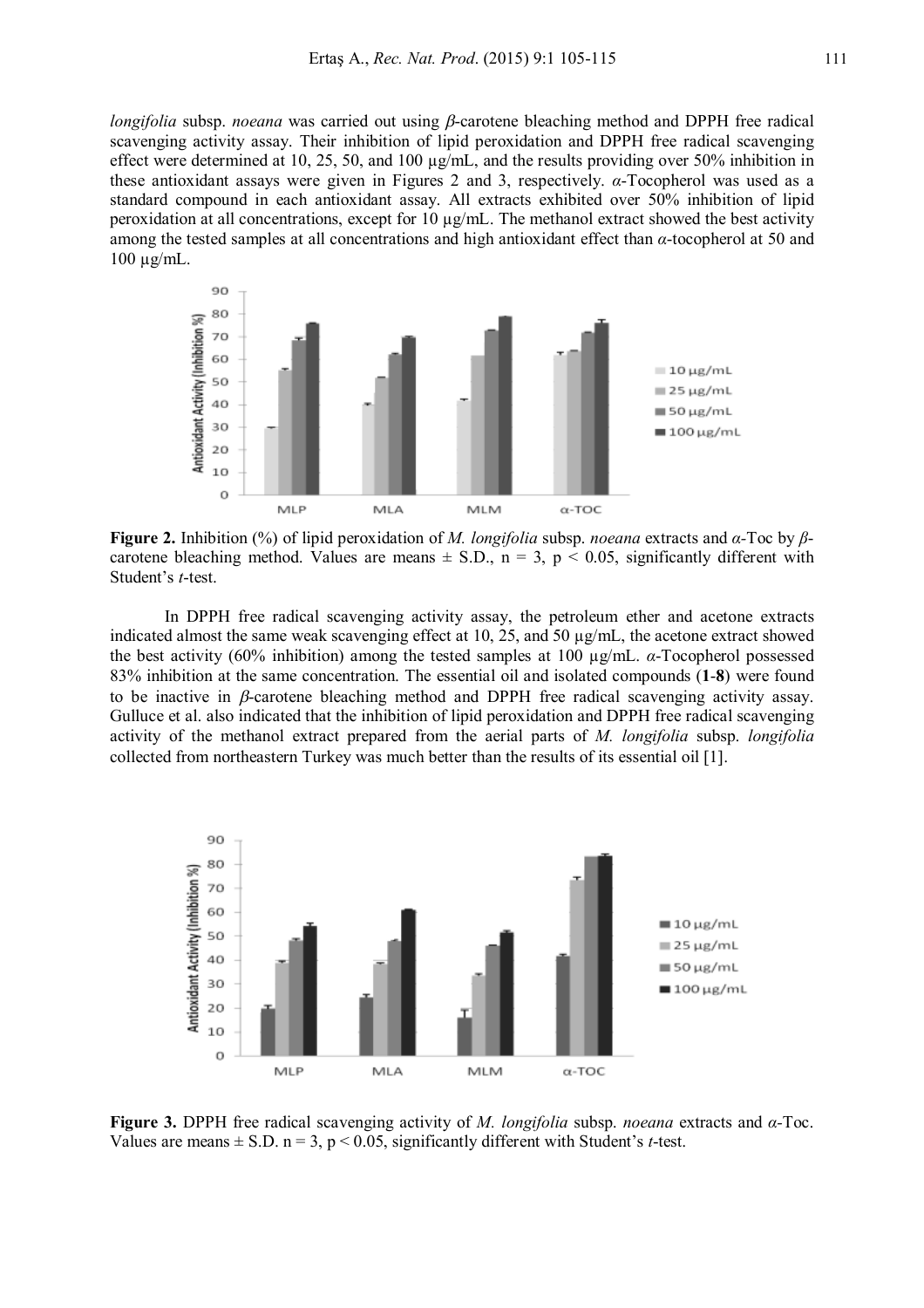The main fatty acids of the non-polar fraction (Fraction A) obtained from the petroleum ether extract were determined as palmitic acid (40.8%), oleic acid (17.8%) and linoleic acid (15.3%) (Table 1). This is the first report on the fatty acid composition of *M. longifolia* subsp. *noeana*.

The chemical composition, antioxidant, anticholinesterase and antimicrobial activities of the essential oil obtained from the dried aerial parts of *M. longifolia* subsp. *noeana* were reported for the first time in this study. Twenty-three compounds (monoterpenes and sesquiterpenes) constituting 88.6% of the total oil were identified using GC/MS analysis (Table 2).

| $Rt (min)^{a}$ | Components <sup>b</sup>                  | % Composition |
|----------------|------------------------------------------|---------------|
| 35.24          | Myristic acid, methyl ester (C14:0)      | 2.0           |
| 37.91          | Pentadecanoic acid, methyl ester (C15:0) | 1.0           |
| 39.92          | Palmitoleic acid, methyl ester (C16:1)   | 1.0           |
| 40.49          | Palmitic acid, methyl ester (C16:0)      | 40.8          |
| 42.92          | Heptadecanoic acid, methyl ester (C17:0) | $t^c$         |
| 44.61          | Linoleic acid, methyl ester $(C18:2n6c)$ | 15.3          |
| 44.73          | Oleic acid, methyl ester $(C18:1n9c)$    | 17.8          |
| 44.85          | Elaidic acid, methyl ester $(C18:1n9t)$  | 2.1           |
| 45.27          | Stearic acid, methyl ester (C18:0)       | 9.0           |
| 49.67          | Arachidic acid, methyl ester (C20:0)     | 4.2           |
| 51.75          | Heneicosanoic acid, methyl ester (C21:0) | t             |
| 52.49          | 8,11,14-Eicosatrienoic acid (C20:3n6c)   | 5.0           |
| 53.74          | Behenic acid, methyl ester (C22:0)       | 1.3           |
| 55.67          | Tricosanoic acid, methyl ester $(C23:0)$ |               |
| 57.65          | Lignoceric acid, methyl ester $(C24:0)$  |               |
|                | Total                                    | 99.5          |

**Table 1.** Fatty acid composition of Fraction A.

<sup>a</sup>Retention time (as minute)

<sup>b</sup>Compounds listed in order of elution from a HP-5 MS column. A nonpolar Phenomenex DB-5 fused silica column

 $\text{``Trace}$  (< 0.6%)

The essential oil was rich in monoterpenes comprising mainly by oxygenated monoterpenes, pulegone (32.3%), followed by menthone (13.8%), isopulegole (9.7%), isopulegone (8.9%) and 1,8 cineole (8.0%). The percentages of sesquiterpenes in the essential oil of *M. longifolia* subsp. *noeana* was low, and caryophyllene oxide (3.3%) was the main sesquiterpene found in the essential oil. *cis*-Piperitone epoxide (18.4%), pulegone (15.5%), piperitenone oxide (14.7%), menthone (7.9%), isomenthone (6.6%), and carvone (4.9%) were found as the primary components in the essential oil of *M. longifolia* subsp. *longifolia* [1]. Piperitone oxide and piperitenone oxide or carvone and dihydrocarvone which were found high amounts in *M. longifolia* species were not present in *M. longifolia* subsp. *noeana*, but in this study dihydrocarveolacetate (2.7%) was isolated for the first time from the *Mentha* species [1].

The essential oil, petroleum ether, acetone and methanol extracts of *M. longifolia* subsp. *noeana* was tested against two Gram-negative (*Escherichia coli*, *Pseudomonas aeruginosa*), two Gram-positive (*Staphylococcus aureus*, *Streptococcus pyogenes*) bacteria and a fungi (*Candida albicans*) using the disc diffusion method, followed by the measurement of minimal inhibitory concentrations (MIC) (Table 3). The essential oil exhibited moderate antimicrobial activity against *E. coli*, *S. aureus*, and *C. albicans*. The results indicated that the most sensitive microorganism was *C. albicans* (21.5 mm inhibition zone diameter and 3.9 µg/mL MIC value), and *S. pyogenes* was the most resistant bacteria with the smallest inhibition zone diameter (13.6 mm) and the highest MIC value (31.2 µg/mL). On the other hand, the petroleum ether, acetone and methanol extracts showed no antimicrobial activity even with 30 mg/mL concentration (their data not shown in Table 3). When the present results were compared with those of *M. longifolia* subsp. *longifolia*, there are similarities. Gulluce et al. indicated that the methanol extract from the aerial parts of *M. longifolia* subsp.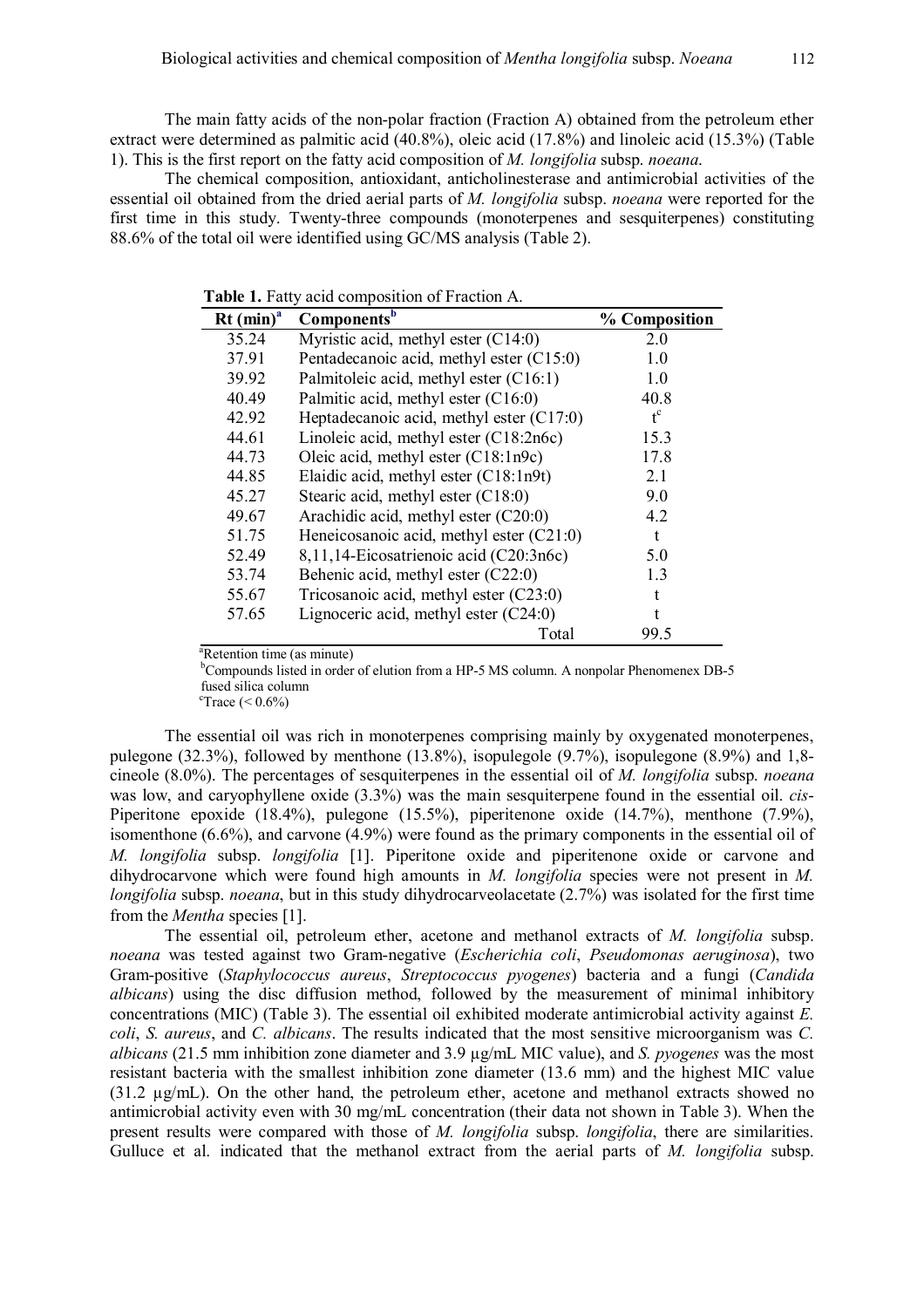*longifolia* showed no antimicrobial activity, and the essential oil possessed strong antimicrobial activity against 15 bacteria, 14 fungi and a yeast species [1].

The anticholinesterase activity of the petroleum ether, acetone and methanol extracts, essential oil, and isolated compounds (**1**-**8**) was determined at 200 µg/mL, and galanthamine was used as a standard compound. The essential oil exhibited strong butyrylcholinesterase inhibitory activity (77.36  $\pm$  0.29%), but it was found to be inactive against acetylcholinesterase. None of the extracts showed acetylcholinesterase inhibitory activity, the acetone (58.96  $\pm$  1.72%) and methanol extracts (61.69  $\pm$ 5.00%) possessed almost the same inhibition against butyrylcholinesterase. Although the isolated compounds (**2**-**8**) exhibited no anticholinesterase activity, ursolic acid (**1**) indicated moderate acetyl-  $(55.08 \pm 0.34\%)$  and butyryl-cholinesterase inhibitory activities  $(68.12 \pm 0.28\%)$ .

This report is the first phytochemical study on *M. longifolia* subsp. *noeana* indicated that further phytochemical and *in vitro* and *in vivo* biological studies should be carried out on these species to establish their other potential effect on human health together with our previous report [33].

| RI <sup>a</sup> | $Rt$ (min) <sup>b</sup> | Constituents <sup>c</sup> |       | Composition% |
|-----------------|-------------------------|---------------------------|-------|--------------|
| 939             | 9.50                    | $\alpha$ -Pinene          |       | 0.3          |
| 975             | 10.82                   | Sabinene                  |       | 0.3          |
| 979             | 11.00                   | $\beta$ -Pinene           |       | 0.6          |
| 991             | 11.27                   | $\beta$ -Myrcene          |       | $t^d$        |
| 991             | 11.39                   | 3-Octanol                 |       | 0.4          |
| 1025            | 12.58                   | Cymene                    |       | t            |
| 1029            | 12.75                   | Limonene                  |       | 0.9          |
| 1031            | 12.90                   | 1,8-Cineole               |       | 8.0          |
| 1153            | 17.36                   | Menthone                  |       | 13.8         |
| 1163            | 17.76                   | Isomenthone               |       | 2.6          |
| 1155            | 18.18                   | Isopulegone               |       | 8.9          |
| 1160            | 18.25                   | Isopulegol                |       | 9.7          |
| 1189            | 18.66                   | $\alpha$ -Terpineol       |       | 1.2          |
| 1237            | 20.45                   | Pulegone                  |       | 32.3         |
| 1253            | 20.96                   | Piperitone                |       | 0.9          |
| 1253            | 21.95                   | Anethole                  |       | 0.6          |
| 1344            | 22.89                   | Dihydrocarveolacetate     |       | 2.7          |
| 1175            | 23.97                   | Verbenone                 |       | 0.6          |
| 1409            | 26.70                   | $\beta$ -Caryophyllene    |       | 0.8          |
| 1432            | 27.10                   | $\alpha$ -Copaene         |       | 0.4          |
| 1438            | 27.40                   | Unidentified              |       | 9.2          |
| 1439            | 27.79                   | $\alpha$ -Humulene        |       | t            |
| 1578            | 31.60                   | Spathulenol               |       | 0.3          |
| 1583            | 31.83                   | Caryophyllene oxide       |       | 3.3          |
|                 |                         |                           | Total | 97.8         |

**Table 2.** Chemical composition of the essential oil.

<sup>a</sup>RI Retention indices (DB-5 column)

<sup>b</sup> Retention time (as minute)

<sup>c</sup> Compounds listed in order of elution from a HP-5 MS column. A nonpolar Phenomenex DB-5 fused silica column

 $d$  Trace ( < 0.05%)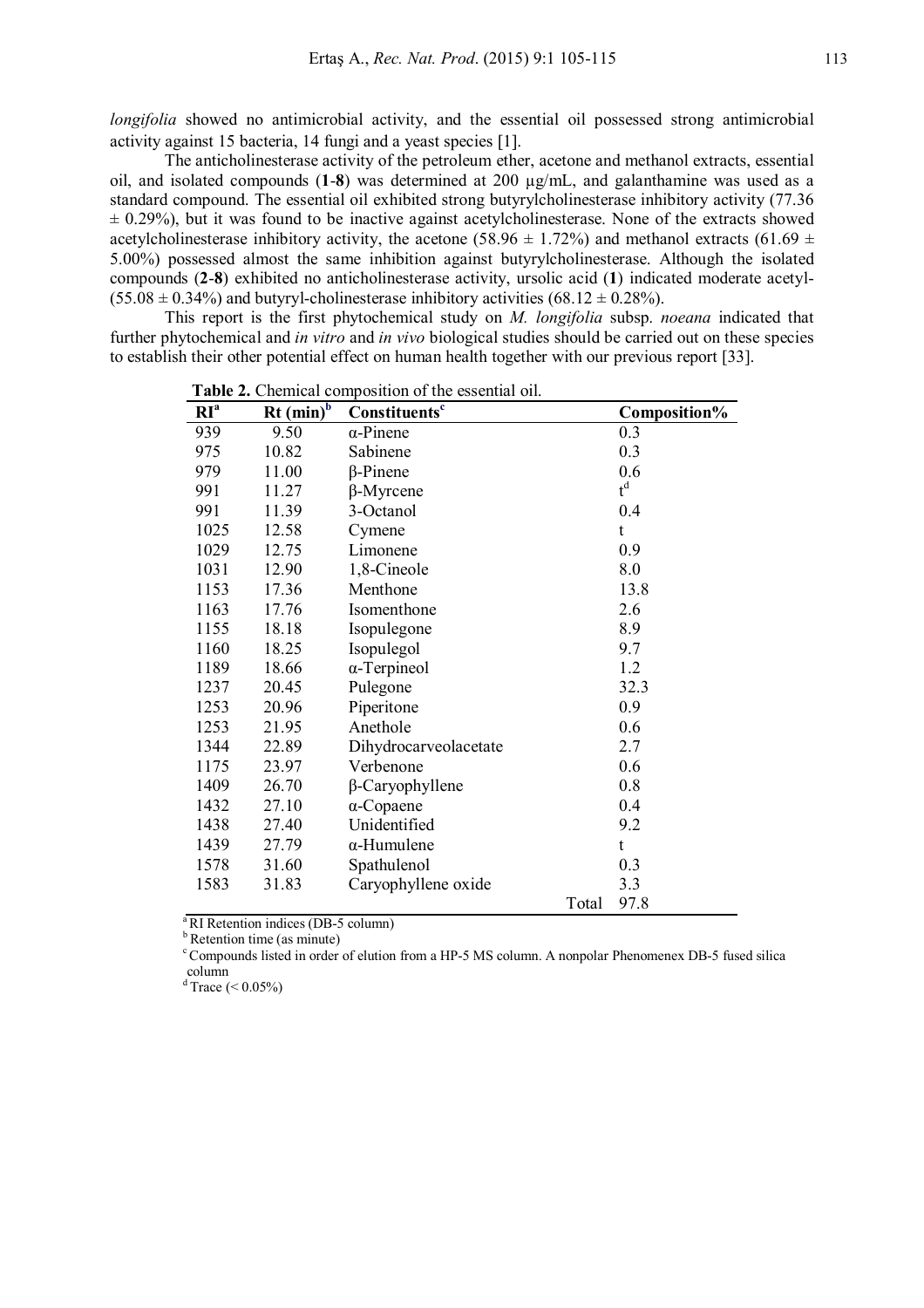|                                | <b>Essential oil</b> |                  | <b>Standards</b> |                  |  |
|--------------------------------|----------------------|------------------|------------------|------------------|--|
| <b>Test microorganisms</b>     | DD <sup>a</sup>      | MIC <sup>c</sup> | DD <sup>b</sup>  | MIC <sup>c</sup> |  |
| P. aeruginosa ATCC 27853       |                      |                  | (IPM)<br>12      | 2<br>(IPM)       |  |
| S. pyogenes ATCC19615          | 13.6                 | 31.2             | 39.5 (IPM)       | $0.007$ (IPM)    |  |
| <i>E. coli</i> ATCC 25922      | 14.5                 | 15.6             | (IPM)<br>19      | $0.062$ (IPM)    |  |
| <i>aureus</i> ATCC 25923<br>S. | 15.5                 | 7.8              | 27.5 (IPM)       | $0.007$ (IPM)    |  |
| C albicans ATCC10231           | 21.5                 | 3.9              | (NYT)<br>25      | $0.25$ (NYT)     |  |

**Table 3**. Antimicrobial activity of the essential oil.

-: No inhibition zone and/or MIC value measured.

<sup>a</sup> DD: Inhibition zone in diameter (mm) around the discs (6 mm) impregnated with 10  $\mu$ L of essential oil.

<sup>b</sup> DD: Diameter of disc diffusion (mm); IPM= Imipenem (10 µg/disc); NYT = Nystatin (30 µg/disc).

 $\textdegree$  MIC: Minimal inhibitory concentrations as ( $\mu$ g/mL)

## **Acknowledgments**

This study is a part of A.E.'s Ph.D. thesis. This work was supported by the Research Fund of Istanbul University (Project numbers: 3603, UDP-23463).

## **References**

- [1] M. Gulluce, F. Sahin, M. Sokmen, H. Ozer, D. Daferera, A. Sokmen, M. Polissiou, A. Adiguzel and H. Ozkan (2007). Antimicrobial and antioxidant properties of the essential oils and methanol extract from *Mentha longifolia* L. ssp. *longifolia*, *Food Chem.* **103**, 1449-1456.
- [2] G. Iscan, N. Kirimer, M. Kurkcuoglu, K.H. Baser and F. Demirci (2002). Antimicrobial screening of *Mentha piperita* essential oils, *J. Agric. Food Chem.* **50**, 3943-46.
- [3] M.S. Ali, M. Saleem, W. Ahmad, M. Parvez and R. Yamdagni (2002). A chlorinated monoterpene ketone, acylated *β*-sitosterol glycosides and a flavanone glycoside from *Mentha longifolia* (Lamiaceae), *Phytochemistry* **59**, 889-895.
- [4] F.M. Areias, P. Valentao, P.B. Andrade, F. Ferreres and R.M. Seabra (2001). Phenolic fingerprint of peppermint leaves, *Food Chem.* **73**, 307-311.
- [5] F.J.Q. Monte, J.P. Kintzinger and R. Braz-Filho (1998). Total assignment of <sup>1</sup>H- and <sup>13</sup>C-NMR spectra of the chlorinated triterpenoid (methyl 2*α*, 3*β*, 24-tri-O-acetylolean-12*α*-chloro-28, 13*β*-olide) by NMR spectroscopy, *Mag. Reson. Chem.* **36**, 381-384.
- [6] J. Zheng, G.T. Chen, H.Y. Gao, B. Wu and L.J. Wu (2007). Two new lignans from *Mentha spicata* L., *J. Asian Nat. Prod. Res.* **9**, 445-449.
- [7] F. Orhan, O. Barıs, D. Yanmıs, T. Bal, Z. Guvenalp and M. Gulluce (2012). Isolation of some luteolin derivatives from *Mentha longifolia* (L.) Huds. subsp. *longifolia* and determination of their genotoxic potencies, *Food Chem.* **135**, 764-769.
- [8] P.P. Oinonen, J.K. Jokela, A.I. Hatakka and P.M. Vuorela (2006). Linarin, a selective acetylcholinesterase inhibitor from *Mentha arvensis*, *Fitoterapia* **77**, 429-434.
- [9] S. Amzazi, S. Ghoulami, Y. Bakri, A. Il Idrissi, S. Fkih-Tetouani and A. Benjouad (2003). Human immunodeficiency virus type 1 inhibitory activity of *Mentha longifolia*, *Therapie* **58**, 531-534.
- [10] H. Ozturk, U. Kolak and C. Meric (2011). Antioxidant, anticholinesterase and antibacterial activities of *Jurinea consanguinea* DC, *Rec. Nat. Prod.* **5**, 43-51.
- [11] M. Mkaddem, J. Bouajila, M. Ennajar, A. Lebrihi and M. Romdhane (2009). Chemical composition and antimicrobial and antioxidant activities of *Mentha* (*longifolia* L. and *viridis*) essential oils, *J. Food Sci.* **74(7)**, 358-363.